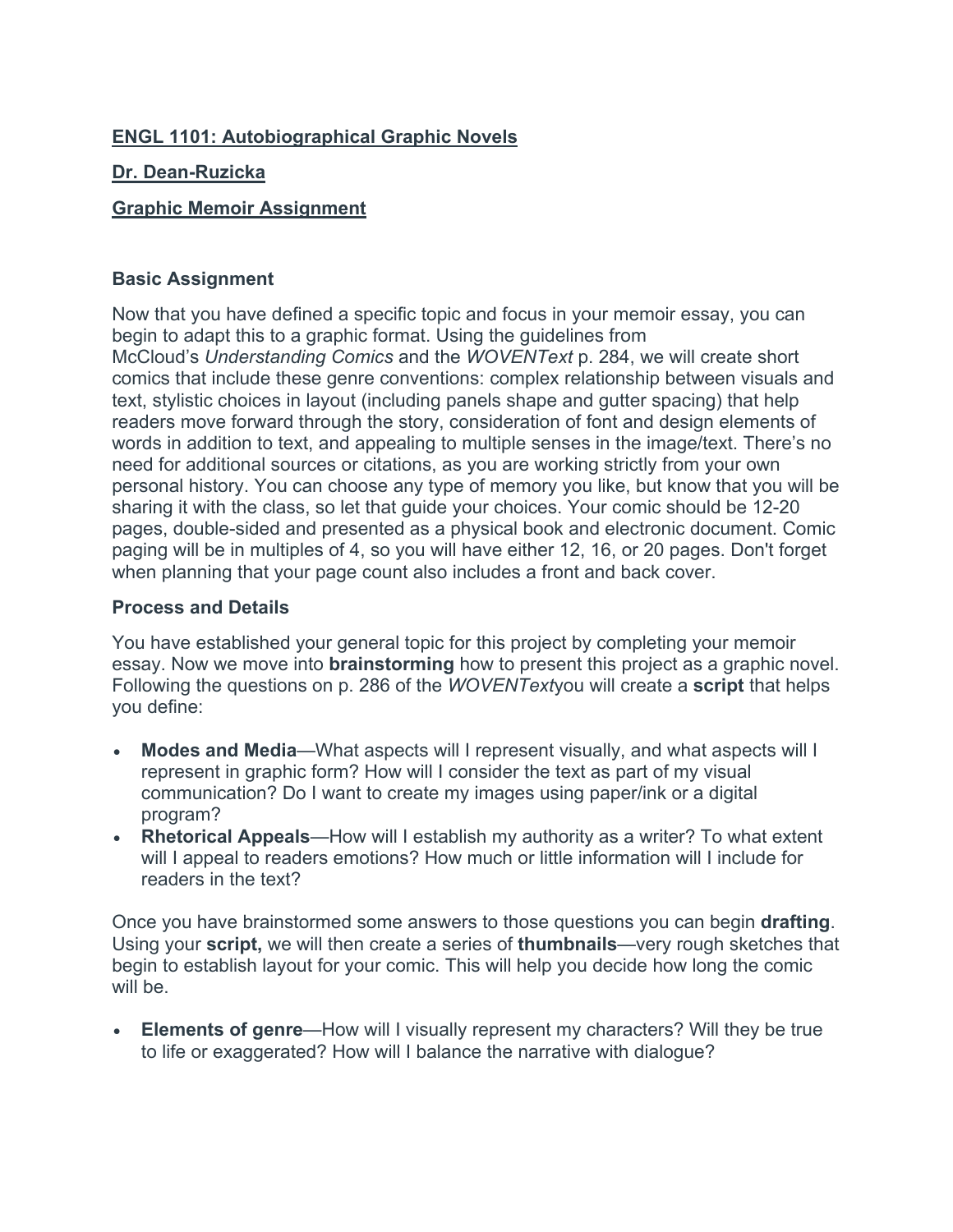After you have completed your thumbnails then you can work on **revising** them into a more formal **storyboard**. The storyboard will help you refine your style and design.

- **Elements of style—**placement of dialogue, external text, and images. Here you can consider use of white space, font choices, and density of images. This is also a time to make some decisions about using color in your comic.
- **Organization**—storyboards will include a consideration of layout that the thumbnails did not. You should begin to plot panel sizing and spacing to think about how time and/or motion are represented in the graphic novel.

You and your writing group will sign up for a **storyboard workshop** with your professor during the week of **November 6-8**.

After the process of scripting, thumbnails, and storyboarding you are ready to go! We will have periodic check-ins on your project, but you will have a month to **execute** and **edit** your design plan.

Some options for creating your comic: use ink and paper (obviously!), use a hybrid of ink/paper and programs like InDesign or Publisher to help with layout/fonts, use an online comics creator such as Pixton, Storyboard That, Canva, ToonDoo, or others. Make sure before committing that you can *download* and *print* your comic easily!

Before you **publish** you should also put some thought into presentation. Do you want it to be a small booklet or full 8.5x11" pages? To be put together with simple staples or bound in a way that reflects the content?

**Publish** your piece by **physically** bringing a copy to class and **electronically** to Canvas.

# **Process deadlines:**

- Complete your **script** and upload on **October 17th**
- Use that script to create **thumbnail** which you will upload on **October 24th** and create a revision plan after discussion on **October 29th**
- **Revise** and create a **storyboard** for your group meeting the week of **November 6- 8**th
- **Edit** and **publish** your comic for class on **November 14th**
- **Reflect** on your project in-class on **November 14th**

# **Grading:**

• The **A comic** will have a clearly defined subject matter and follow the conventions of a memoir in a mature or exemplary manner. That means that it will have a consistent tone to reach its audience, clearly defined choices in terms of visuals and text, excellent use of comic conventions for panels, gutters, and structure, and have considered emotional/logical appeals. The A comic will also clearly highlight